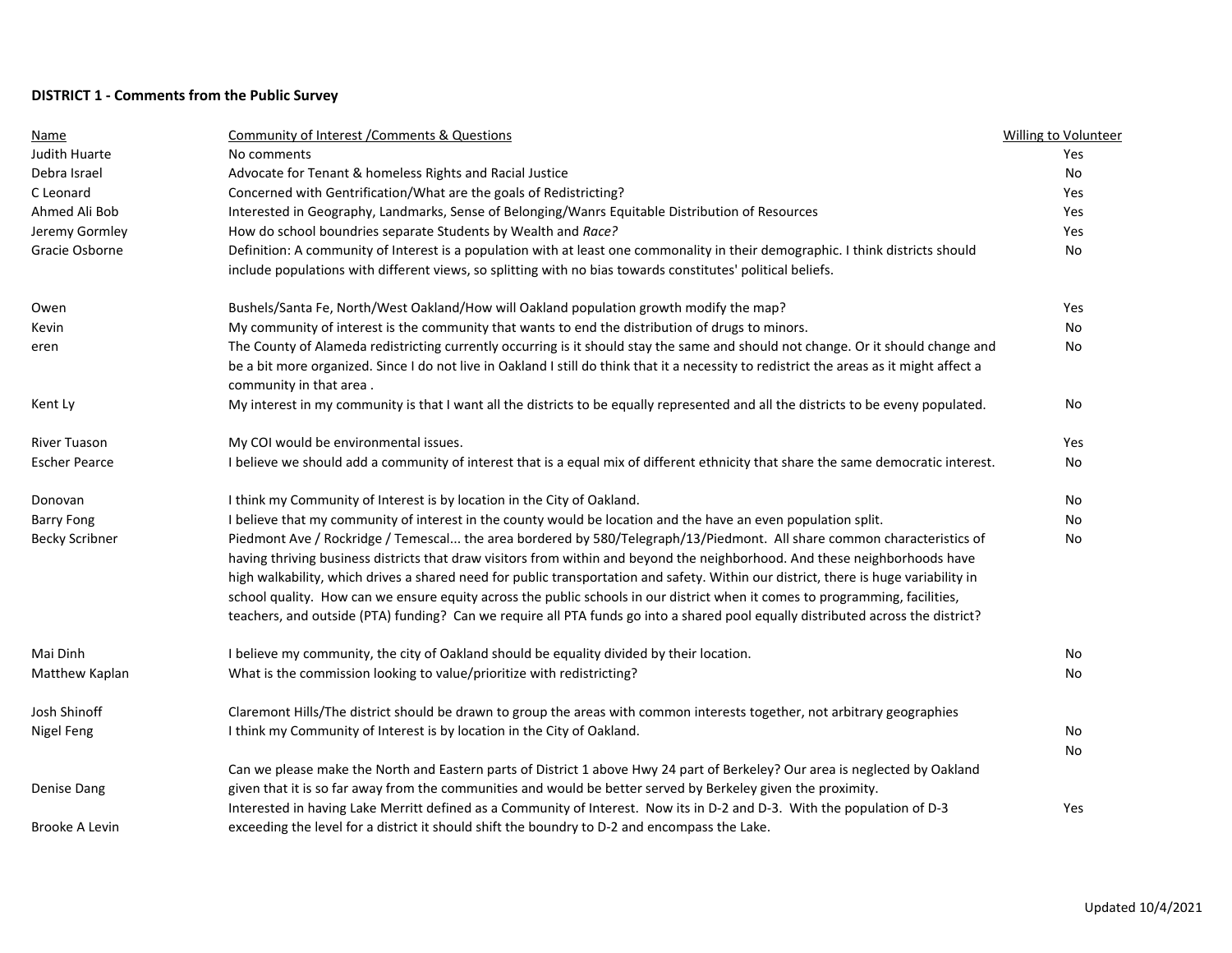## **DISTRICT 1 - Comments from the Public Survey**

| <b>Name</b>  | Community of Interest / Comments & Questions                                                                                      | Willing to Volunteer |
|--------------|-----------------------------------------------------------------------------------------------------------------------------------|----------------------|
|              | 5882 margarido dr was in the Hillcrest school district when we purchased this house in 1976. We sent our youngest child to        | Yes.                 |
| Alice butler | Hillcrest. This area must be zoned for Hillcrest.                                                                                 |                      |
|              | I was on the School Board for 12 years (2009-2020). It is important that districts represent diverse socioeconomic groups. We     | No.                  |
|              | inherited the redlined housing system that currently comprises our city. Can we use the redistricting process to address historic |                      |
| Jody London  | injustice and disproportionality?                                                                                                 |                      |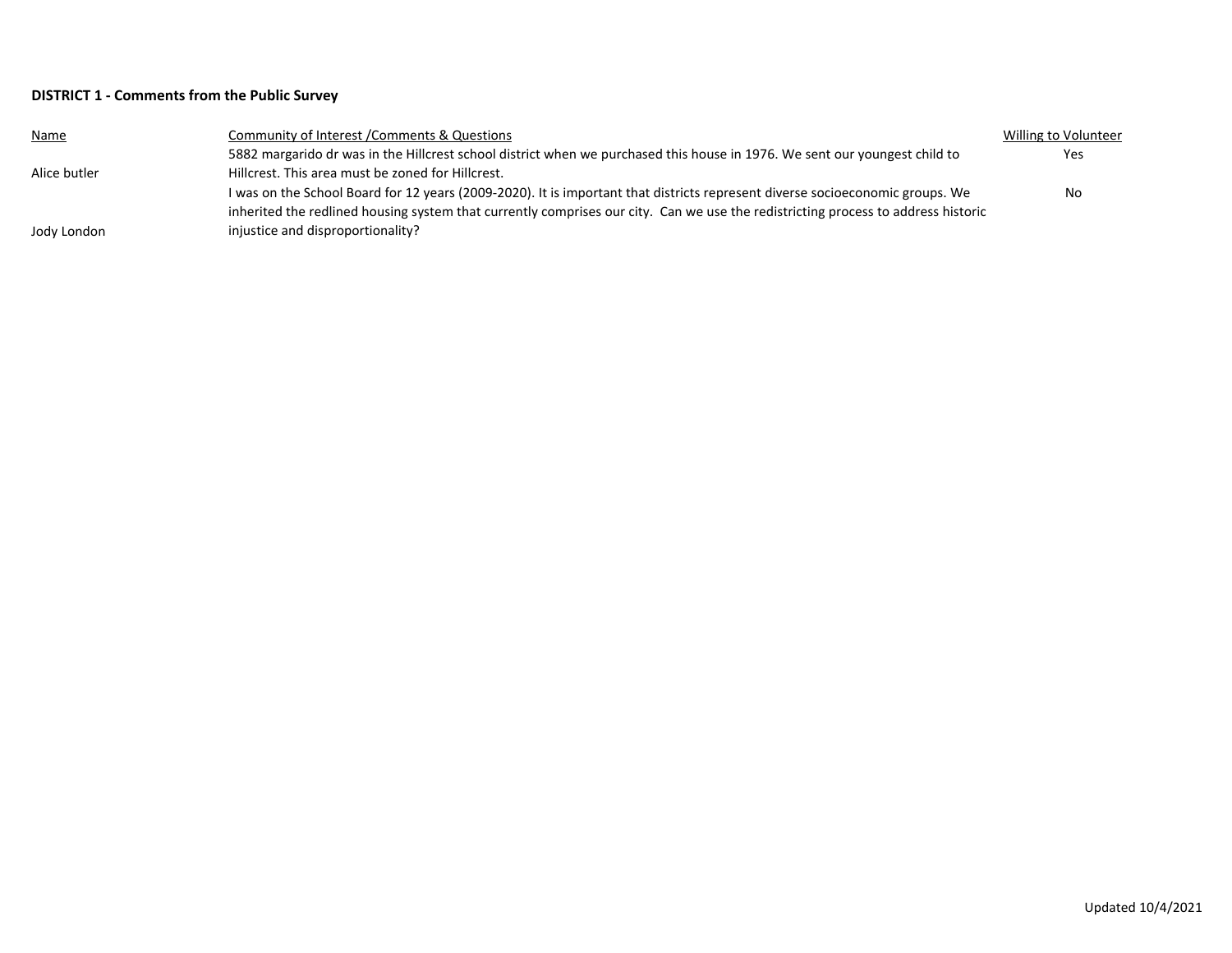## **DISTRICT 2 - Comments from the Public Survey**

| Name                    | Community of Interest / Comments & Questions                                                                                                                                                                                                                                                                                                                                                                                                                                                                                                                                                                                                                                                                                                                                                                                                                                                                                                                                                                                                                                                                                                                                                                                                                                                                                                                                                                                                                                              | Willing to Volunteer |
|-------------------------|-------------------------------------------------------------------------------------------------------------------------------------------------------------------------------------------------------------------------------------------------------------------------------------------------------------------------------------------------------------------------------------------------------------------------------------------------------------------------------------------------------------------------------------------------------------------------------------------------------------------------------------------------------------------------------------------------------------------------------------------------------------------------------------------------------------------------------------------------------------------------------------------------------------------------------------------------------------------------------------------------------------------------------------------------------------------------------------------------------------------------------------------------------------------------------------------------------------------------------------------------------------------------------------------------------------------------------------------------------------------------------------------------------------------------------------------------------------------------------------------|----------------------|
| Tom Coleman             | Admas Point, Asian American Community, LGBTQ                                                                                                                                                                                                                                                                                                                                                                                                                                                                                                                                                                                                                                                                                                                                                                                                                                                                                                                                                                                                                                                                                                                                                                                                                                                                                                                                                                                                                                              | Yes                  |
| Anna                    | Rancho Antonio Neighborhood, Concerned with Homeless Ecampments and Crime                                                                                                                                                                                                                                                                                                                                                                                                                                                                                                                                                                                                                                                                                                                                                                                                                                                                                                                                                                                                                                                                                                                                                                                                                                                                                                                                                                                                                 | Yes                  |
| Angela Crone            | <b>Values Essential Needs Businesses</b>                                                                                                                                                                                                                                                                                                                                                                                                                                                                                                                                                                                                                                                                                                                                                                                                                                                                                                                                                                                                                                                                                                                                                                                                                                                                                                                                                                                                                                                  | Yes                  |
| Jason La                | My COI should be divided by the location and have a even population split                                                                                                                                                                                                                                                                                                                                                                                                                                                                                                                                                                                                                                                                                                                                                                                                                                                                                                                                                                                                                                                                                                                                                                                                                                                                                                                                                                                                                 | <b>No</b>            |
| Rebecca Dean            | Lake Merritt/How will you ensure equal access to representation for communities in Oakland when we are such a diverse city?                                                                                                                                                                                                                                                                                                                                                                                                                                                                                                                                                                                                                                                                                                                                                                                                                                                                                                                                                                                                                                                                                                                                                                                                                                                                                                                                                               | Yes                  |
| Hydeh Ghaffari          | I live along Lake Merritt. We would like to be able to walk safely to and from these areas without fear of being mugged. Without                                                                                                                                                                                                                                                                                                                                                                                                                                                                                                                                                                                                                                                                                                                                                                                                                                                                                                                                                                                                                                                                                                                                                                                                                                                                                                                                                          | <b>No</b>            |
|                         | passing blatant drug dealers. And we would like to be able to drive on Grand, Bellevue and Perkins Avenues without blowing tires<br>on potholes. While we want to see the homeless fed and safely sheltered, and the violence citywide reduced, we would like our<br>immediate community concerns represented fairly, as well.                                                                                                                                                                                                                                                                                                                                                                                                                                                                                                                                                                                                                                                                                                                                                                                                                                                                                                                                                                                                                                                                                                                                                            |                      |
| Mason Sam               |                                                                                                                                                                                                                                                                                                                                                                                                                                                                                                                                                                                                                                                                                                                                                                                                                                                                                                                                                                                                                                                                                                                                                                                                                                                                                                                                                                                                                                                                                           | No                   |
|                         | Community of interests are defined as communities that share the same historic values. The district lines in Oakland feel natural<br>and are split well. However, I believe that the district lines should still be split by wealth and population. For example, I would<br>have the Oakland hills be divided into two separate districts and mold the three other districts in Oakland based on population.                                                                                                                                                                                                                                                                                                                                                                                                                                                                                                                                                                                                                                                                                                                                                                                                                                                                                                                                                                                                                                                                              |                      |
| Hanna Bliss             | I live in Chinatown. So my only community is the commercial center. I am a huge fan of safe bike lanes. I especially like the ones<br>where there is a clear barrier between the car traffic and bikes.                                                                                                                                                                                                                                                                                                                                                                                                                                                                                                                                                                                                                                                                                                                                                                                                                                                                                                                                                                                                                                                                                                                                                                                                                                                                                   | No                   |
| Anthony Rodriguez       | I am not sure, I don't know what COIs are                                                                                                                                                                                                                                                                                                                                                                                                                                                                                                                                                                                                                                                                                                                                                                                                                                                                                                                                                                                                                                                                                                                                                                                                                                                                                                                                                                                                                                                 |                      |
| Ryan Lester             | Clinton, East Lake/District 4 seems like the oddest district to me Primarily representing the Oakland Hills but them coming down<br>and representing the "Fairfax" neighborhood in East Oakland (I used to live on Fairfax Ave). If CM Thao's budget priorities are any<br>indication, her office is most focused on capital improvement projects to Oakland Hills Parks and restrooms vs. the more dire<br>needs of her constituents in the "flats". I think such a lopsided district (mainly hills and a tiny bit of the "flats" does not ensure<br>equitable representation to those flatland residents since the hills residents have more political capital). Are unhoused/homeless<br>residents counted as "residents" of a certain district? I'd imagine 4-10k unhoused residents who primarily live in East and West<br>Oakland would increase the weight of the districts those people live in. Separately, most of the population, population growth,<br>jobs, transit and resources are in West and East Oakland vs. North Oakland and the Oakland Hills. I'd advocate for trying to divide<br>the districts in a way that centers most of the districts in the "flats" while equitably distributing representation of the hills amongst<br>the 7 districts. Also, the city should eliminate the at-large city council seat, at large seats are shown to be discriminatory and<br>typically result in electing officials that are not representative of the places they serve. |                      |
| <b>Matt Matusiewicz</b> | I would love to engage with my community more and become more actively involved with community development in Oakland.                                                                                                                                                                                                                                                                                                                                                                                                                                                                                                                                                                                                                                                                                                                                                                                                                                                                                                                                                                                                                                                                                                                                                                                                                                                                                                                                                                    |                      |
| Mary Bowman             | Lakeshore Homeowners Association/no gerrymandering                                                                                                                                                                                                                                                                                                                                                                                                                                                                                                                                                                                                                                                                                                                                                                                                                                                                                                                                                                                                                                                                                                                                                                                                                                                                                                                                                                                                                                        |                      |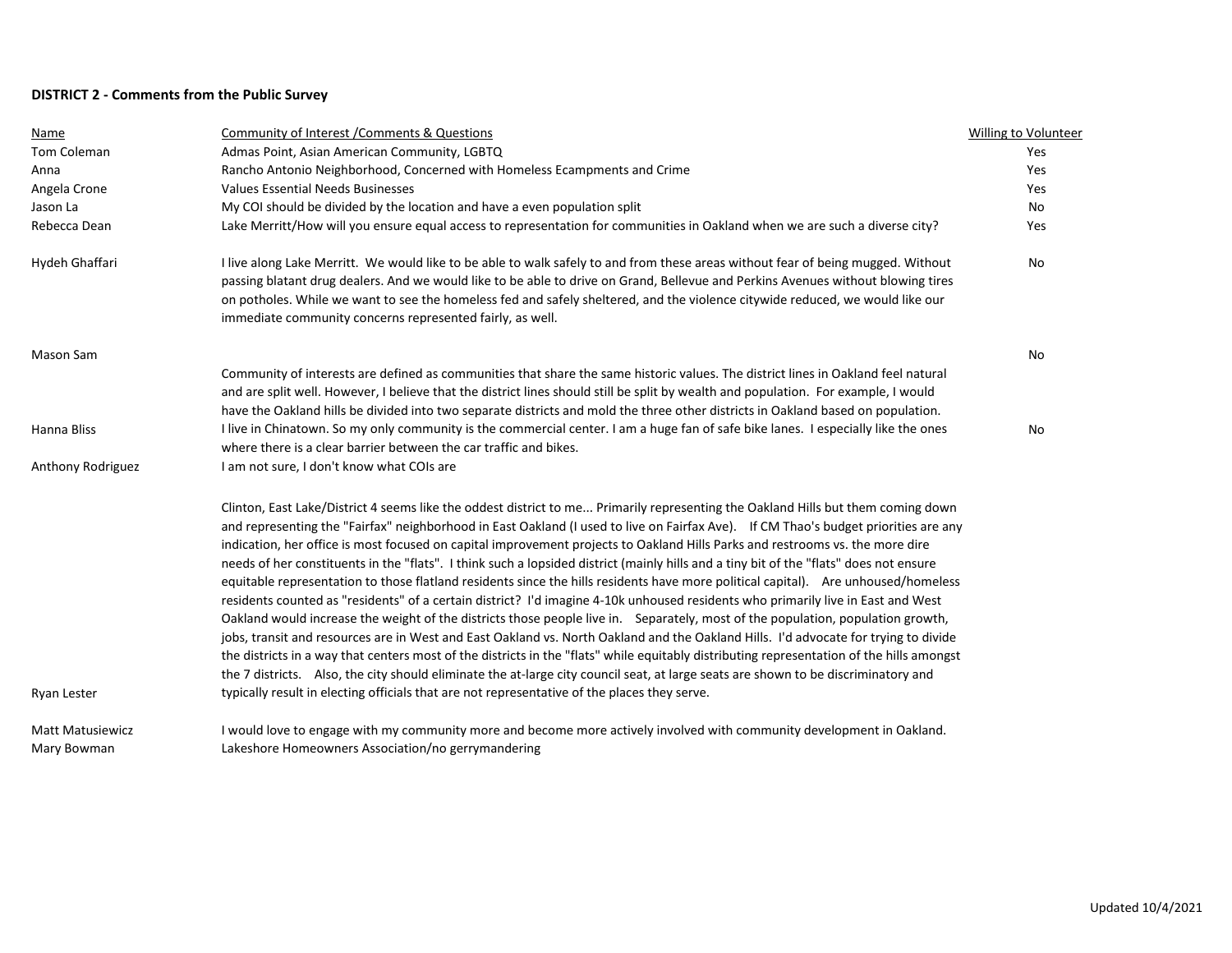## **DISTRICT 3 - Comments from the Public Survey**

| Name                   | <b>Community of Interest / Comments &amp; Questions</b>                                                                                | Willing to Volunteer |
|------------------------|----------------------------------------------------------------------------------------------------------------------------------------|----------------------|
| Karen Streichr         | Advocate for Housing Rights. Living Wages, Public Safety                                                                               | No                   |
| Daniel Tischler        | Downtown Oakland/No Council District is Focused Downtown, Little Representation, Downtown is carved up between West                    | Yes                  |
|                        | Oakland and San Antonio Eastlake                                                                                                       |                      |
| <b>MARIO PALESTINI</b> | Lake Merritt/ Need More Policing Crime is Driving People Out Oakland                                                                   | No                   |
| Penny Righthand        | Lake Merritt/Public Safety is not being Addressed or Tepresented Fairly                                                                | Yes                  |
| Liz Brisson            | Uptown Neighborhood/no further comments or questions                                                                                   | No                   |
| Jay Toulouse           | Community Volunteer, Scientist, Lesbian/ N Redistricting Comments                                                                      | Yes                  |
| Mavin Carter Griffin   | Arts culture and racial equity we are the. Largest UNHOUSED community living both curb and deeply interested in our future our         | Yes                  |
|                        | identity our story's. The City needs to recognize The Wood Street People's Collective as a Campus sovereign of west Oakland s          |                      |
|                        | UNHOUSED Panther and burner community and know we are voters and interested in something different than ANYTHING yet                   |                      |
|                        | produced See Mavin Carter Griffin for more VITAL information. Repaiations Recovery and New innovation is our Community of              |                      |
|                        | random citizens proudly of Oakland. We want to be considered as neighbors and relivently a emerging cultural voice eminated            |                      |
|                        | from 15 years or more of homelessness. We are a voice and we are humans in interest without REAL INCLUSIVE NEWS OR ENTRY               |                      |
|                        | TO BE COUNTED AS THE HOUSED ARE.                                                                                                       |                      |
| Larry Platt, MD        | Adams Morgan Lake Merritt/Please stop allowing the amplified music that is happening two or three times a week at the                  | Yes                  |
|                        | Boathouse. It is inappropriate and unhealthy and is enjoyed by only a few dozen people at the expense of hundreds of residents         |                      |
|                        | in my COI's.                                                                                                                           |                      |
| Pedro Mendoza          | I would define my community of interest as a public safety community                                                                   | No                   |
| hussein omar           | My community needs a lot of work but i would say we focus on drug abuse and speeding in my area                                        | No                   |
| Adam                   | You can define them by their similar living qualities and their needs as a place of worship, groceries stores, liquor stores, schools, | No                   |
|                        | parks, and many others/Are there updates that can change the placement of the district we currently have today?                        |                      |
| Susan Fox              | Lake Merritt resident who values access to a city park for all Oakland residents/                                                      | No                   |
| Carol Wyatt            | My community of interest is both economic and crime prevention oriented. Seeing more economic opportunities for our                    | No                   |
|                        | businesses and residents is imperative for poverty intervention. Seeing small incubator businesses in our corridors that allow us      |                      |
|                        | to hire locally and keep resources and dollars in our community is essential.                                                          |                      |
| YaVette Holts          | Black owned businesses/We are interested to keep our business members aware of the process of how and why redistricting                | Yes                  |
|                        | happens and how district boundaries affect their bottom line                                                                           |                      |
| Ay'Anna Moody          | I consider neighborhood and schools my COI. I want to make sure the next school bond measure passed goes to remodeling and             | Yes                  |
|                        | supporting McClymonds HS. The school has needed these financial resources for quite some time                                          |                      |
| <b>Steve Sims</b>      | Would you consider multi-member constituencies elected via proportional, ranked lists?                                                 | Yes                  |
| Cameron Robertson      | My idea of a COI is a community where people share the same interests.                                                                 | No                   |
|                        |                                                                                                                                        | Yes                  |
| <b>Tom Dapice</b>      | District 3 should be split into West Oakland and downtown / Lake Merritt so that West Oakland gets better representation.              |                      |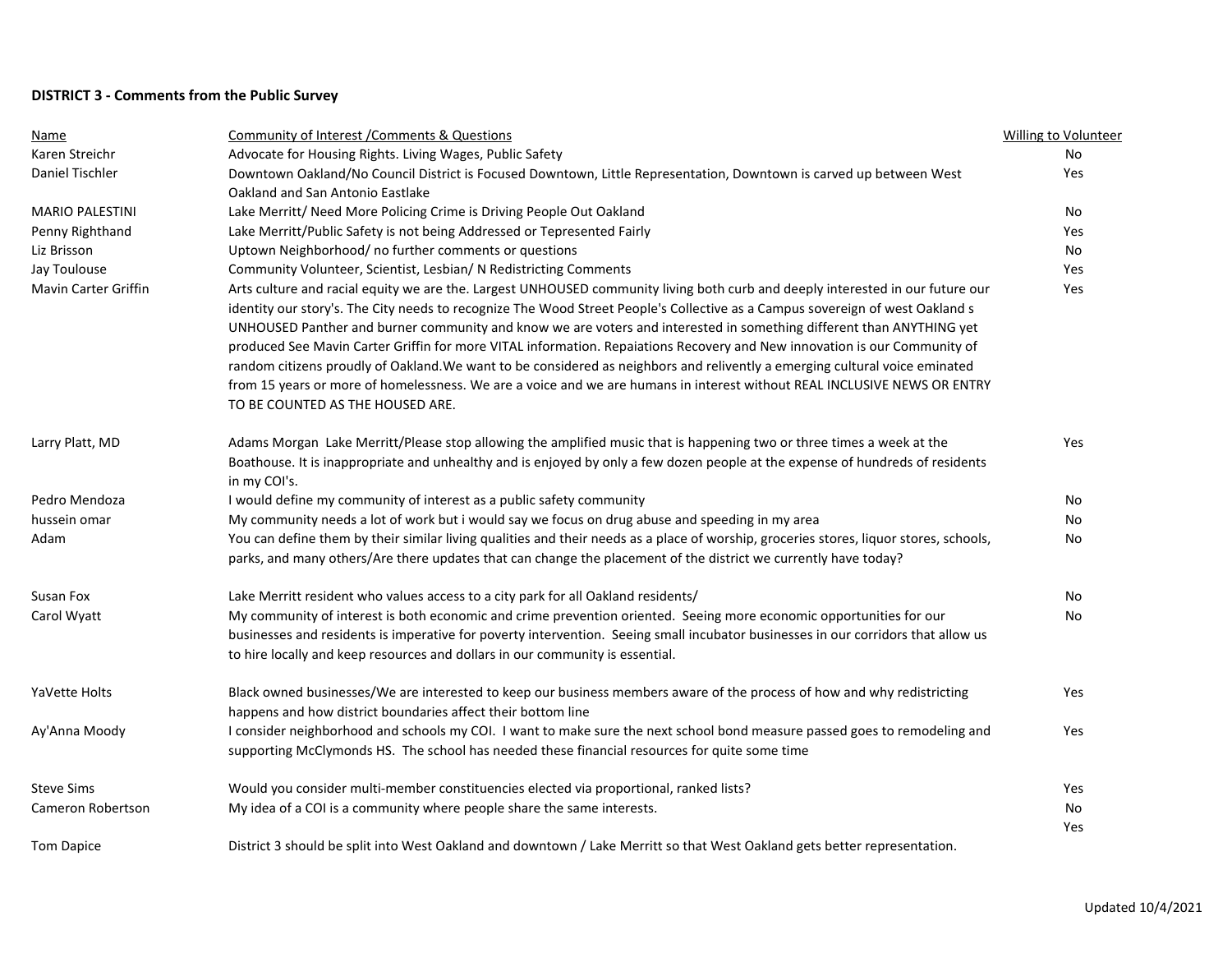## **DISTRICT 3 - Comments from the Public Survey**

| Name                  | Community of Interest / Comments & Questions                                                                                    | Willing to Volunteer |
|-----------------------|---------------------------------------------------------------------------------------------------------------------------------|----------------------|
|                       |                                                                                                                                 | No                   |
|                       | My community of interest are people who are working to eliminate white supremacy and raise the quality of life of those most in |                      |
|                       | need. Housing as a human right. Paying a living wage. People who understand public safety goes beyond policing. "As a new       |                      |
|                       | Commission, we want the community to know of the work we are doing and will strive to make the redistricting process as open    |                      |
| Reisa Jaffe           | and transparent as possible." - What specific things will you be doing to accomplish this goal?                                 |                      |
|                       | This is all new to me. I would need to do more research and get a better understanding of COI. I would like to know why the     | No                   |
|                       | Commission is seeking redistricting. What made the City decide that it should be redistricted. How will redistricting change my |                      |
|                       | neighborhood? What changes are going to be made in District 3 where I live. I would like to compare the current District 3 with |                      |
| Mercedes S. Rodriguez | the new proposed District 3.                                                                                                    |                      |
|                       | I suggest you consider using school attendance boundaries as COIs. The current attendance boundaries are here:                  | No                   |
|                       | https://www.arcgis.com/apps/View/index.html?appid=e2d956e81eaf4a45b24b705e76b7871e&extent=-122.4784,37.7048,-                   |                      |
| Helen Hutchison       | 121.9901,37.8847                                                                                                                |                      |
|                       | Jack London Square/Please ensure that people of color, people who work multiple jobs, people with disabilities, and immigrants  |                      |
| Julia Epstein         | are able to vote.                                                                                                               |                      |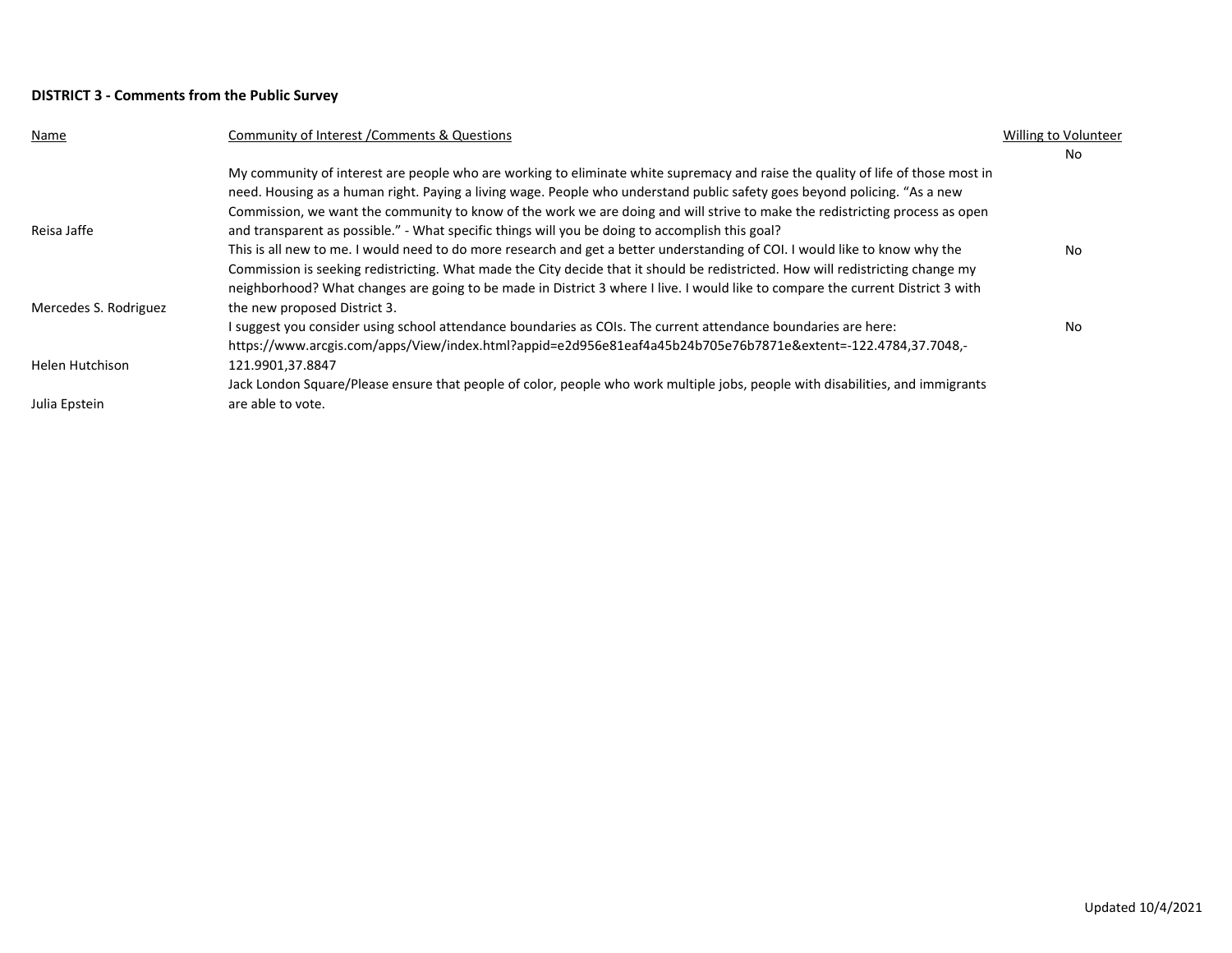## **DISTRICT 4 - Comments from the Public Survey**

| <b>Name</b>           | Community of Interest/comments and questions                                                                                                                                                                                                                                                                                                                   | <b>Willing to Volunteer</b> |
|-----------------------|----------------------------------------------------------------------------------------------------------------------------------------------------------------------------------------------------------------------------------------------------------------------------------------------------------------------------------------------------------------|-----------------------------|
| Santiago Rascon       | A community of intrest is a community who has similar ideals and morals, thus they lead themselfes in a headstrong way inorder<br>to maintain such ideals and morals.                                                                                                                                                                                          | No                          |
| Mason Sam             | The district lines in Oakland feel natural and are split well. However, I believe that the district lines should still be split by wealth<br>and population. For example, I would have the Oakland hills be divided into two separate districts and mold the three other                                                                                       | No                          |
|                       | districts in Oakland based on population.                                                                                                                                                                                                                                                                                                                      |                             |
| Cameron Robertson     | My idea of a COI is a community where people share the same interests                                                                                                                                                                                                                                                                                          | No                          |
| Cesar Ramirez         | Economic Interest /try to have an even split of people.                                                                                                                                                                                                                                                                                                        | No                          |
| Ed Gerber             | Montclair & adjacent hill areas/I believe the Commission should have an in-depth presentation of the conceptual alternatives                                                                                                                                                                                                                                   | Yes                         |
|                       | open to it. For example a continuation of the current system with a number of districts which go flats to hills vs a system which<br>would focus more on community of interest. No attention should be given to the effect on incumbent CMs.                                                                                                                   |                             |
| Rory Brown            | Community defined neighborhoods make a community not marketing defined neighborhoods                                                                                                                                                                                                                                                                           | Yes                         |
| Kimberly Hudson       | How will Oakland's African-American homeless and under-housed be considered or counted in the redistricting efforts?                                                                                                                                                                                                                                           | No                          |
| Tara                  | My communities are queer and trans people, BIPOC (I am Filipinx), artists, lower middle class, children of immigrants. I'm<br>originally from the Sacramento area and moved to Oakland in 2014.                                                                                                                                                                | <b>No</b>                   |
| Joseph Karwat         | My COIS are not related to any ethnic or economic grouping that would be district centric. Can you be a bit more transparent as<br>to your priorities and methodology. Are we rebalacing the districts based on population, income,                                                                                                                            | Yes                         |
| James Wood            | I live in a rich, diverse community near Dimond Park. I attend church in the Fruitvale, shop in the Fruitvale and go to many<br>businesses in the Laurel. Giving voting patterns I believe that those living in the hills have a power beyond their numbers in<br>determining outcome of elections. Representation should begin with a diversity of population | Yes                         |
| Christopher Gulli     | Montclair, Oakland Hills/What is the timeline for producing the districts?                                                                                                                                                                                                                                                                                     | Yes                         |
| Susan Sache           | How can our districts help bring our various neighborhoods and people together?                                                                                                                                                                                                                                                                                | No                          |
| Lauren                | How are you advertising these meetings? How are you getting feedback from people? How are you bundling outreach about<br>them with other services people are already receiving? What are the goals, and are they the same as the last redistricting<br>process?                                                                                                | Yes                         |
| Sandra More           | Sing Thing Family Singing, Friends of Sausal Creek, Regional Parks, Friends of Dimond Park, Friends of the Dimond Library. Just a<br>hope that you will be fair and you will take racial barriers into consideration                                                                                                                                           | No                          |
| Philip La Barbera     | Oakland hills, Very High Fire Hazard Severity Zone/The district lines seem to encompass communities/areas of the city which do<br>not have common priorities. Indeed, there sometimes seems to be animosity between these communities which results in the<br>council member having to 'choose sides' rather than represent constituents equitably.            | Yes                         |
| <b>Christine Rall</b> | My neighbors are working class people from diverse cultures. The housing is mixed and we only have a few community meeting<br>places; Melrose library and various churches. No banks or major grocery chains. What are your goals that will matter to the<br>community?                                                                                        | No                          |
| Lisa Orta             | My COI is racially and ethnically diverse, LGBTQ identified, and professional. How will redistricting foster equity and inclusion<br>with respect to the distribution of city resources?                                                                                                                                                                       | No                          |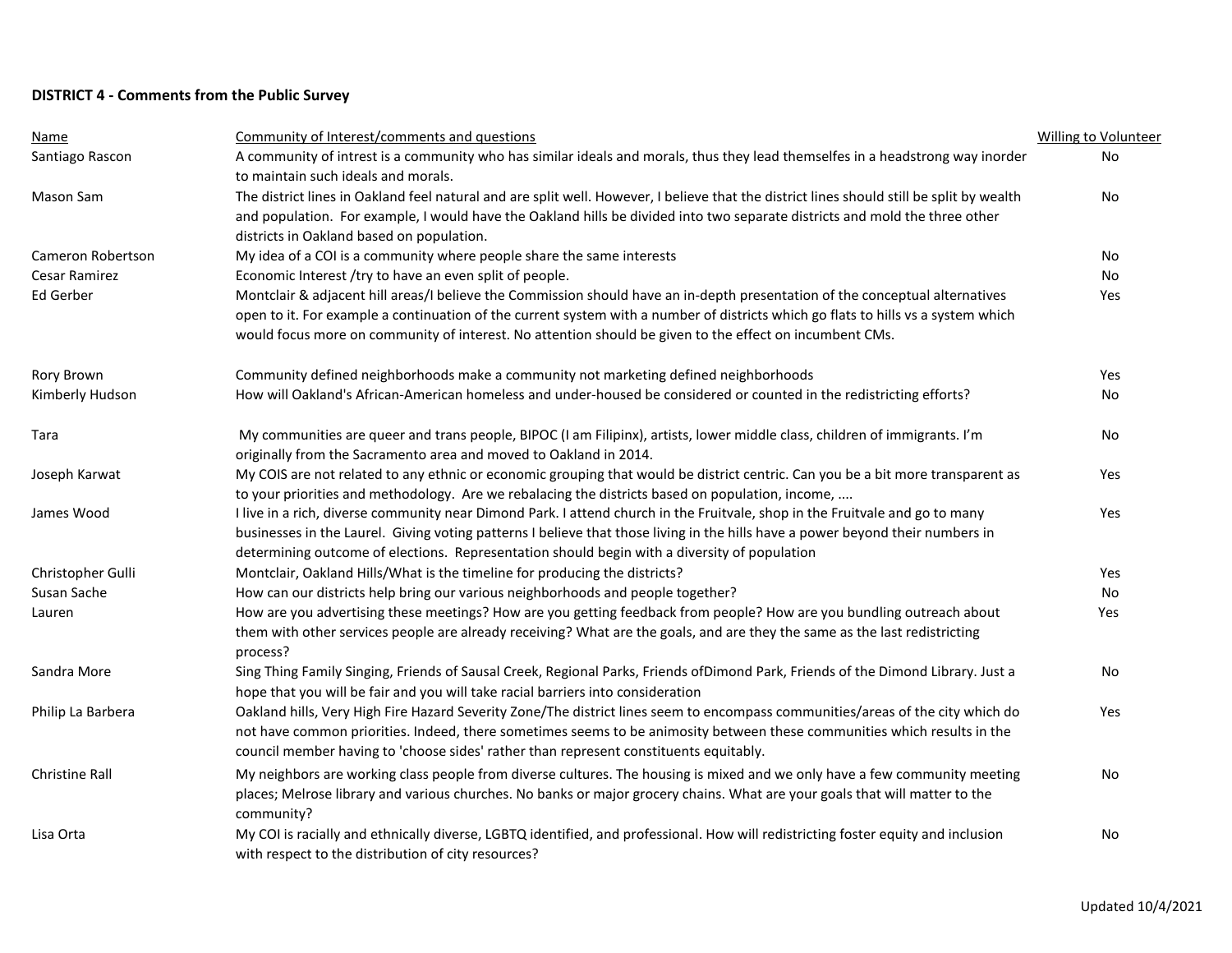## **DISTRICT 4 - Comments from the Public Survey**

| <u>Name</u>  | Community of Interest/comments and questions                             | Willing to Volunteer |
|--------------|--------------------------------------------------------------------------|----------------------|
| Deb          | First generation Asian-American; PD supporters. Asians against violence/ | No                   |
| Lisa Ruhland | Middle class homeowner. Oakland native Patriotic American                |                      |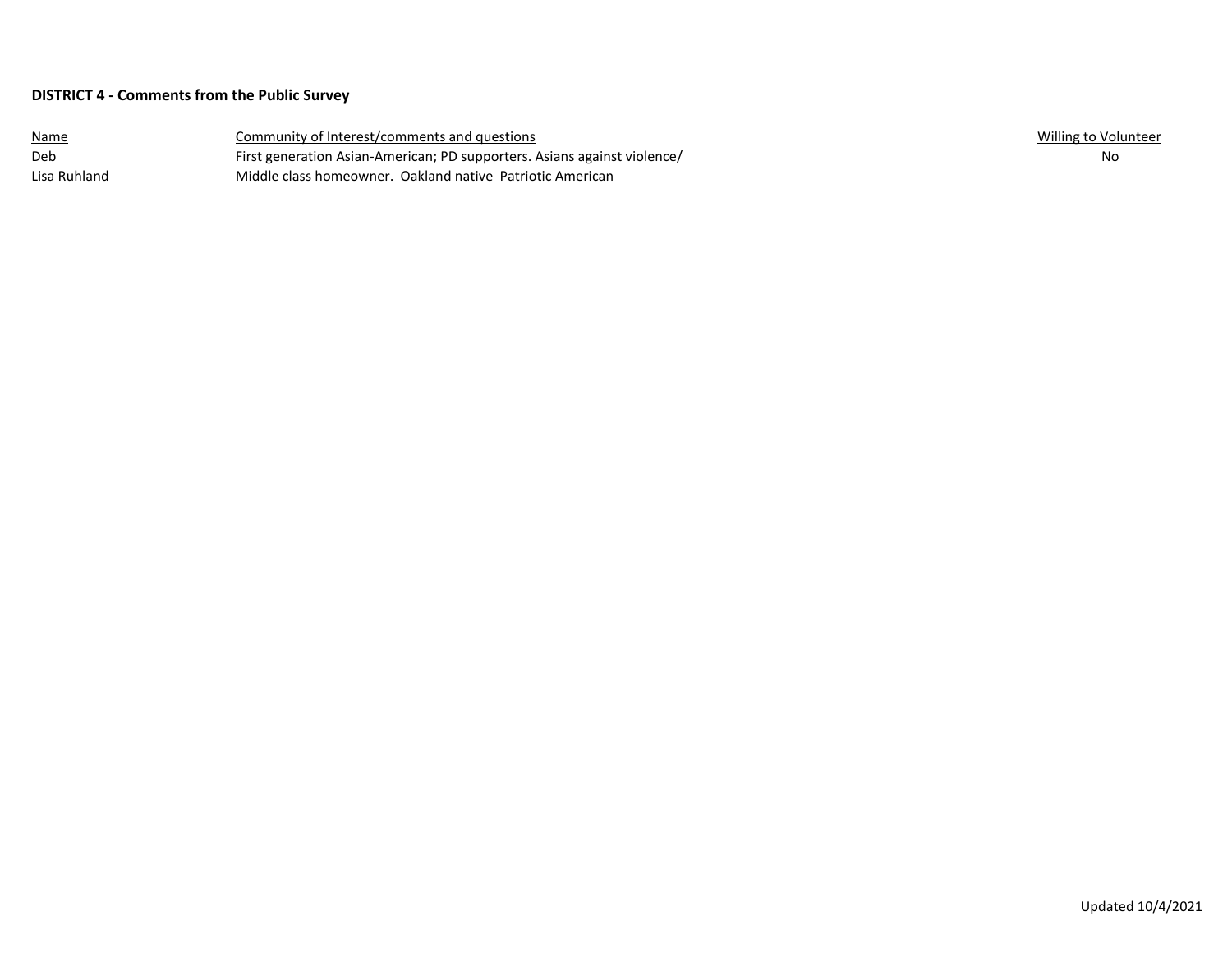# **DISTRICT 5 - Comments from the Public Survey**

| <b>Name</b>             | Community of Interest/comments and questions                                                                                             | <b>Willing to Volunteer</b> |
|-------------------------|------------------------------------------------------------------------------------------------------------------------------------------|-----------------------------|
| Mixtli                  | Our religious heritage, sexual orientation, and gender should not be used to divide us people                                            | No                          |
| Luz                     | My community of interest in Oakland is that we should be equally split. This means that we should not be divided categories              | No                          |
|                         | based on our skin color, gender, or sexual orientation.                                                                                  |                             |
| Maria Longinos          | I would define community of interest as poeple that share the same values. I think Oakland should be splitt according to which           | <b>No</b>                   |
|                         | part of Oakland they live in. For example grouping Oakland hills together rather than grouping East Oakland with the hills.              |                             |
| <b>Hellen Martin</b>    | In my community of interest of the City of Oakland, people that live in the same community should be grouped together.                   | No                          |
| Christopher Nguyen      | I define my community of interest as ethnic, racial, and religious groups. I believe a few community of interest's that should be        | No                          |
|                         | implemented into the City of Oakland is primarily location, racial groups, and religious belief groups.                                  |                             |
| Ximena Sanchez          | For my community of interest I would think that districts should be divided by location and equally spacing districts.                   | <b>No</b>                   |
| Xavier Alonga-Piring    | A community of interest should be grouped by the location and population of the area.                                                    | No                          |
| <b>Edward McNichols</b> | Dimond/Laurel . Walkable from the neighborhood. Nearly all commercial, community, and social activities in my neighborhood               | Yes                         |
|                         | are conducted there but we are not in the district. Neighborhoods should be districted with the community of interest nearest to<br>them |                             |
| Kathleen Archambeau     | Glenview Neighborhood; LGBTQ/Survey residents before making decisions - Bravo!                                                           | Yes                         |
| Catherine Barale        | Glenview/A major concern for us is dealing with crime in Oakland overall and our area in particular. One thing we discuss is             | No                          |
|                         | moving out of Oakland to a lower crime city. Recent City Council decisions have made this issue even more significant.                   |                             |
| Joanna Alvarez          | What does the Oakland Redirecting Commission? Might volunteer if I know what it is I would be doing                                      | Yes                         |
| <b>Bob Feinbaum</b>     | This poorly defined concept leads to balkanized representation rather than representation that benefits the entire community.            | No                          |
|                         | That is why Oakland's current city council is perhaps the worst governing body in California. We need smart, fair, responsible           |                             |
|                         | leaders not politically correct hacks who are only concerned with "their people" and not anyone else. The districts are currently        |                             |
|                         | drawn to favor incumbents. Draw fair districts that encompass all types of voters                                                        |                             |
| Harriet C Hutchinson    | I am VERY concerned that no OUSD board member or administrative staff member knows that this committee is meeting! Also,                 | Yes                         |
|                         | ALL of the public meetings are the same day and time as the OUSD school board meetings!                                                  |                             |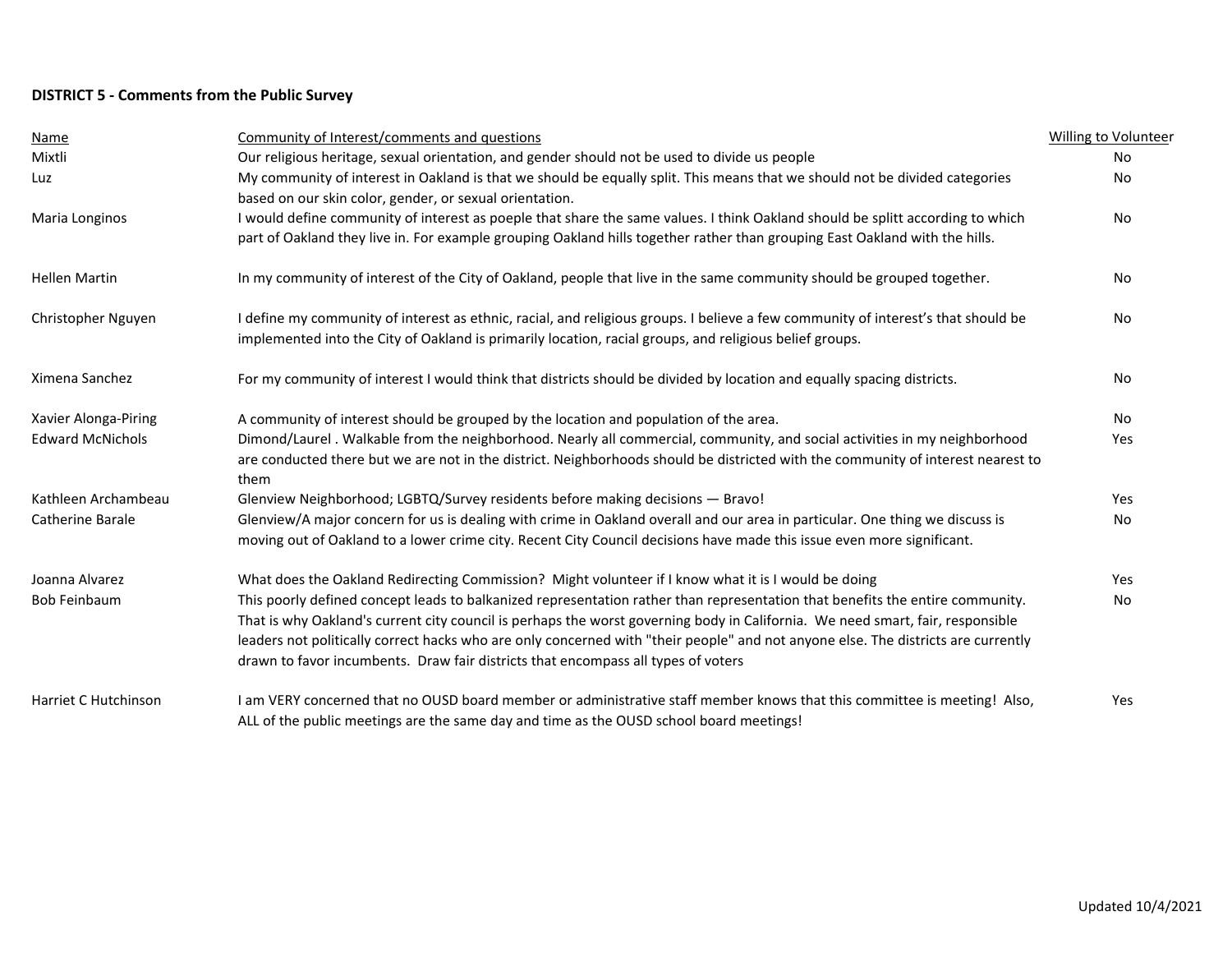# **DISTRICT 5 - Comments from the Public Survey**

| Name                   | Community of Interest/comments and questions                                                                                                                        | <b>Willing to Volunteer</b> |
|------------------------|---------------------------------------------------------------------------------------------------------------------------------------------------------------------|-----------------------------|
| Caleb Smith            | I live in the Glenview. I consider myself to be part of the "foothills" community of interest. I define this community of interest as                               | No                          |
|                        | being all the neighborhoods below Highway 13 and above Highway 580. This would be Glenview, Diamond, Laurel, etc. This is                                           |                             |
|                        | a natural community of interest because we all go to the same neighborhood retail (Glenview or Diamond), all access the same                                        |                             |
|                        | public library (Diamond) and have a somewhat similar set of concerns (traffic safety and property crime, though more concern                                        |                             |
|                        | about violent crime than those above Highway 13 and less concern about illegal dumping than those below Highway 580). We                                            |                             |
|                        | have a distinct voice, vote distinctively, and our schools are some of the most integrated in Oakland.Please put Glenview in the                                    |                             |
|                        | same council district as the Diamond and Oakmore neighborhoods (and ideally the Laurel). Whether this means expanding                                               |                             |
|                        | District 5 or simply moving Glenview into District 4, this would give the foothills a strong voice instead of leaving them awkwardly<br>split between two districts |                             |
| <b>Michael Gabriel</b> | Glenview District/Glenview should be in one District. It is currently split between 2 districts.                                                                    | Yes                         |
| Chris Harper           | Dimond and Glenview/I am particularly interested in Districts 4 and 5. I have lived in what is currently District 5 for 27 years. My                                | Yes                         |
|                        | community service takes place in District 4 (Dimond). The last 4 District 4 council members know my face and name. Through no                                       |                             |
|                        | The gerrymandered districts create inefficiencies and<br>fault (as far as I know) no District 5 representative knows my name.                                       |                             |
|                        | hamper the effectiveness of representative government. Please consider adding *all* of the Glenview neighborhood to District                                        |                             |
|                        | 4. This will benefit both District 5 and 4 residents.                                                                                                               |                             |
| Jody Silver            | How many districts are being considered? How are people who are usually underrepresented going to be better considered in                                           | No                          |
|                        | the redistricting process?                                                                                                                                          |                             |
| Josh frank             | Not a concept I've ever considered. Maybe sharing socioeconomic disposition, geographic location? What criteria will you use to<br>redistrict?                      | Yes                         |
| Corinne DeLuca         | Diversity, opportunities for diverse populations to own in our neighborhood, school excellence, community crime watch, school                                       | No.                         |
|                        | yard access during off school hours.                                                                                                                                |                             |
| Lisa Zemelman          | District 4 and 5 are ridiculous shapes-I do not believe the councilperson for either area addresses issues on the side of 580 that                                  | <b>No</b>                   |
|                        | is separate from the bulk of their district. I used to be in district 4 (represented by Jean Quan) and was at some point moved into                                 |                             |
|                        | district 5, now represented by Noel Gallo. I notice all of Gallo's efforts are aimed at the area around International Blvd. and                                     |                             |
|                        | Sheng Thao's efforts are focused on the hills.                                                                                                                      |                             |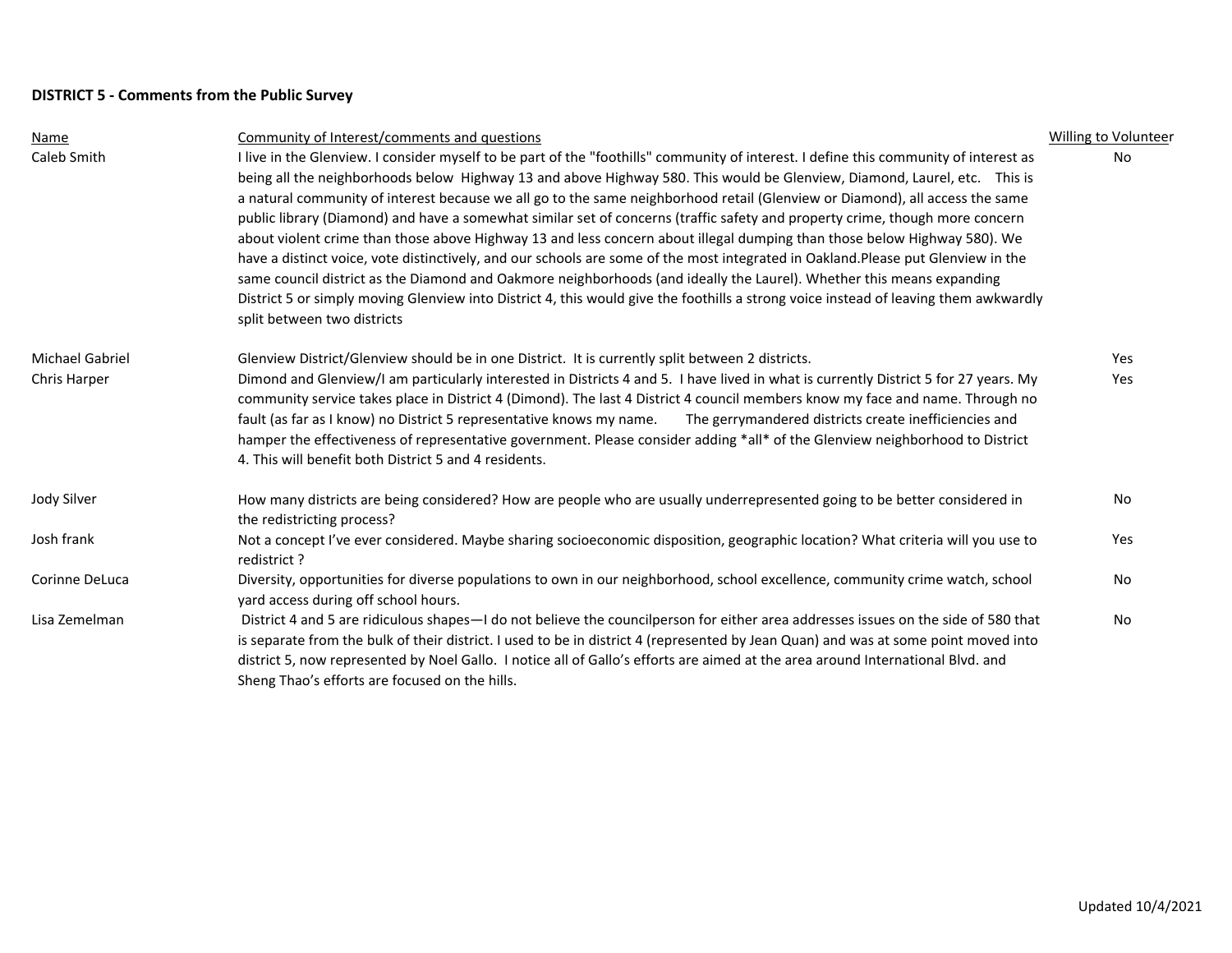# **DISTRICT 5 - Comments from the Public Survey**

| Name             | Community of Interest/comments and questions                                                                                            | <b>Willing to Volunteer</b> |
|------------------|-----------------------------------------------------------------------------------------------------------------------------------------|-----------------------------|
| Mailisha Chesney | I spend the most time in the Dimond District. I also connect with Glenview, Montclair, Piedmont Ave., Temescal, and Rockridge. I        | No                          |
|                  | like the Laurel District too, but it's kinda scuzzy these days. My concern is that Oakland is a very segregated city - there are little |                             |
|                  | pockets of "like-kind people," but there isn't as much true integration as there should be in a city this diverse. And nowhere is it    |                             |
|                  | as evident as in our schools. For example, you will see that schools with a lot of black children will often NOT have hardly any        |                             |
|                  | white children. The kids at Chabot Elementary look very, very different from the kids at Manzanita, as an example. There are            |                             |
|                  | many complicated reasons for this - mostly outright racism and anti-black bias. True, meaningful integration should be our top          |                             |
|                  | priority. It is the only way we can move forward and truly educate everyone in a more equitable way. Plus, we ALL need that             |                             |
|                  | integration for our betterment.                                                                                                         |                             |
| Ilene Philipson  | I think District 5 is divided up in such a way that our Council Member represents the majority of the district which lives below        | No.                         |
|                  | 580 rather than the smaller number of residents living above 580. The Glenview seems to be gerrymandered into District 5                |                             |
|                  | whereas I think we should be in District 1 or 4.                                                                                        |                             |
| Elisha Greenwell | Black Women Homeowners Artists Organizers Entrepreneurs Dancers/How can we ensure every district has access to similar                  | No                          |
|                  | level of resources including public transport, green space, retail, nightlife, etc.                                                     |                             |
| Cynthia Elliott  | Maintain the Latinx culture in D5. Keep D5 affordable for working class, artists & multigenerational families.                          | No                          |
| Audrey           | Black Oaklanders, working class/Who is on the commission, how are communities actively recruited?                                       | No.                         |
| Ismael Plasencia | Equity and inclusivity                                                                                                                  | No                          |
| Feleciai Favroth | Concerned about lack of businesses in East Oakland                                                                                      | Yes                         |
| Ometha Harris    | Does doing this help or f further alienate the poor and the black population of Oakland                                                 | Yes                         |
|                  | Jingletown neighborhood (geographic). The arts/ culture/ design community (shared interest and skills across the city).                 |                             |
| Annie Ledbury    | Community organizing and creative resident engagement.                                                                                  |                             |
|                  | Im a third generation Fruitvale resident . my COI is widethe Creative communities; marginalized groups; women; seniors                  | Yes                         |
|                  | etc/what are the criteria you are using to redraw districts or create new ones? How will the demographics of the city be                |                             |
| Diane Sanchez    | represented in an equitable way on city council responsibilities and distribution of funds etc                                          |                             |
| Mixtli           |                                                                                                                                         | No                          |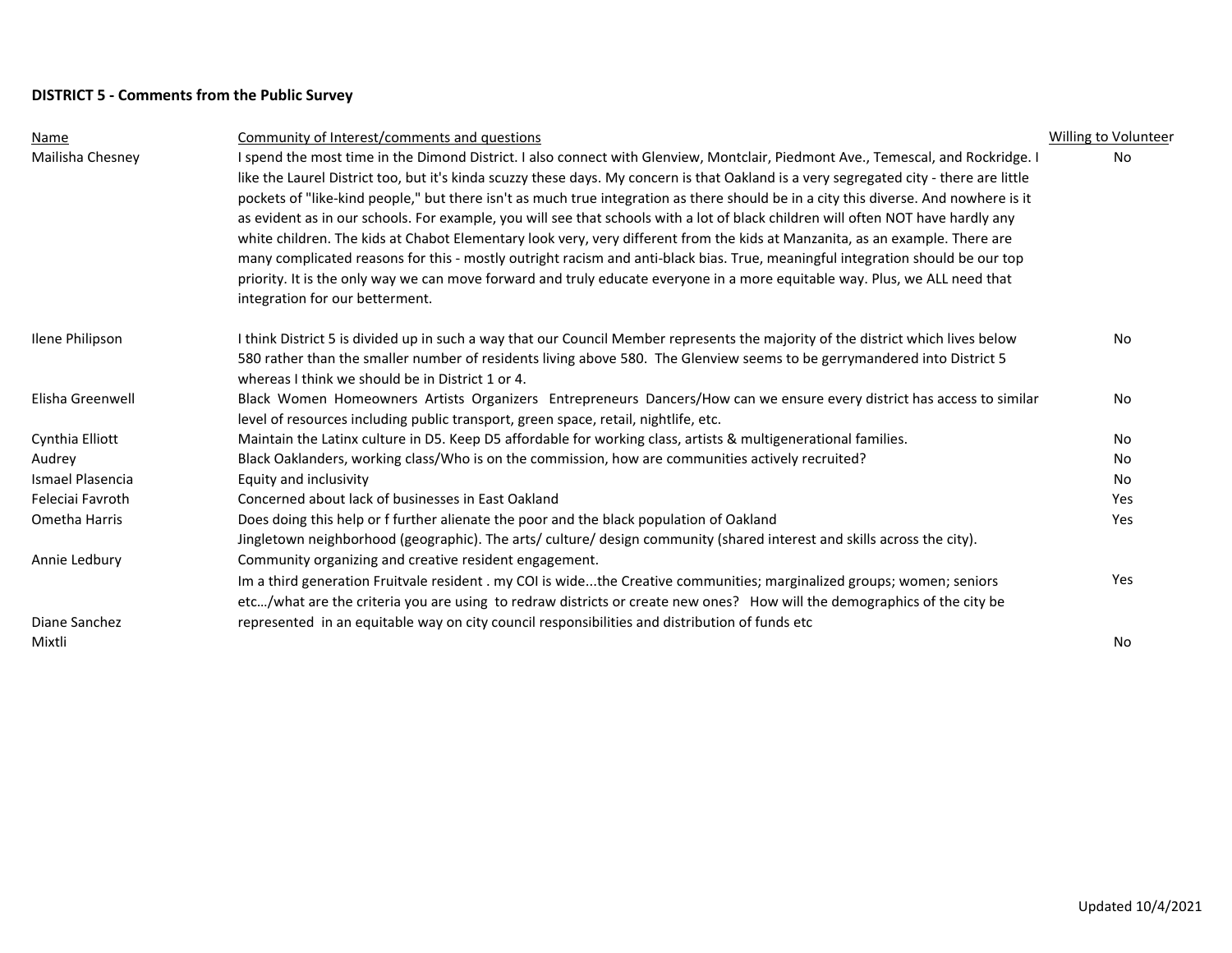# **DISTRICT 6 - Comments from the Public Survey**

| Name                      | Community of Interest/comments and questions                                                                                                                                                                                                                                                                                                                                                                                                                                                                                                                                                                                                                   | <b>Willing to Volunteer</b> |
|---------------------------|----------------------------------------------------------------------------------------------------------------------------------------------------------------------------------------------------------------------------------------------------------------------------------------------------------------------------------------------------------------------------------------------------------------------------------------------------------------------------------------------------------------------------------------------------------------------------------------------------------------------------------------------------------------|-----------------------------|
| Yarely                    | I would define my community of interest as being segregated by even numbers and communities we have self-segregated.                                                                                                                                                                                                                                                                                                                                                                                                                                                                                                                                           | <b>No</b>                   |
| Mai Dinh                  | My interest in my community is have equality for all. I believe my community, the city of Oakland should be equality divided by<br>their location.                                                                                                                                                                                                                                                                                                                                                                                                                                                                                                             | No                          |
| mario gilberto monterroso | my community interest in low-income and there is a mix of Latin Americans and Americans. A strict should have opposite<br>demographic so they can how completion between each other.                                                                                                                                                                                                                                                                                                                                                                                                                                                                           | No                          |
| Alisson Herrera           | I define my community as a good place where neighbors share same cultures and get along even if it is dangerous. I would say<br>that the cops should always be checking the area to reduce crime                                                                                                                                                                                                                                                                                                                                                                                                                                                               | No                          |
| jeremiah                  | You can define them by similar living qualitys and the need of them like places or worship, lique stores, schools and many more.I<br>feel like we could use ethnicity and should be taken into acountabilaty because peidmont have a better eduacation then west<br>oakland.                                                                                                                                                                                                                                                                                                                                                                                   | <b>No</b>                   |
| Amy Tharpe Peterson       | African-American, low-to moderate income renters and homeowners, local businesses, and the homeless. I would like to ensure<br>that Oaklands districts represent the economic and social diversity that is unique to the City. We should not homogenous<br>districts.                                                                                                                                                                                                                                                                                                                                                                                          | Yes                         |
| <b>Ruben Briones</b>      | My community of interest includes the Seminary area. It is usually cut off at 57th but it's really 55th. We also belong to the<br>International Blvd corridor since we are only 2 blocks away. Lastly, we are bounded by the NCPC 27Y. Splitting up the Bancroft or<br>Foothill Blvd does not work. For example, we have a tremendous problem with speeding along that corridor. Having to<br>coordinate with 2 council members is a challenge because they are not political allies.                                                                                                                                                                          | <b>No</b>                   |
| Jasmine Gonzalez          | The deep east Oakland community is a community plagued by inequitable and racist practices. We have been dealing with illegal<br>dumping for over a decade. Lawlessness prevails. We are afraid of walking in our own communities. We are disproportionately<br>affected by environmental toxins and pollution coming from racist city permitting processes. The relationship with city officials<br>appears to be most present around election time. The mayor and Loren Taylor cross picket lines to make partner up with mass<br>polluters such as AB&I Foundry plant. How can redistricting improve living conditions for the deep east Oakland community? | No                          |
| Maxine Visaya             | Maxwell Park/Strive to be inclusive and equitable in this process                                                                                                                                                                                                                                                                                                                                                                                                                                                                                                                                                                                              | No<br>Yes                   |
| Prescott                  | Located between seminary and 73rd st and between MacArthur and the MLK shoreline./How can our district boundaries build<br>more power and connect for our communities and especially those who are burdened by financial and housing issues?                                                                                                                                                                                                                                                                                                                                                                                                                   |                             |
| Yolanda Scott             | How will redistributing positively impact d6 and d7?                                                                                                                                                                                                                                                                                                                                                                                                                                                                                                                                                                                                           | No                          |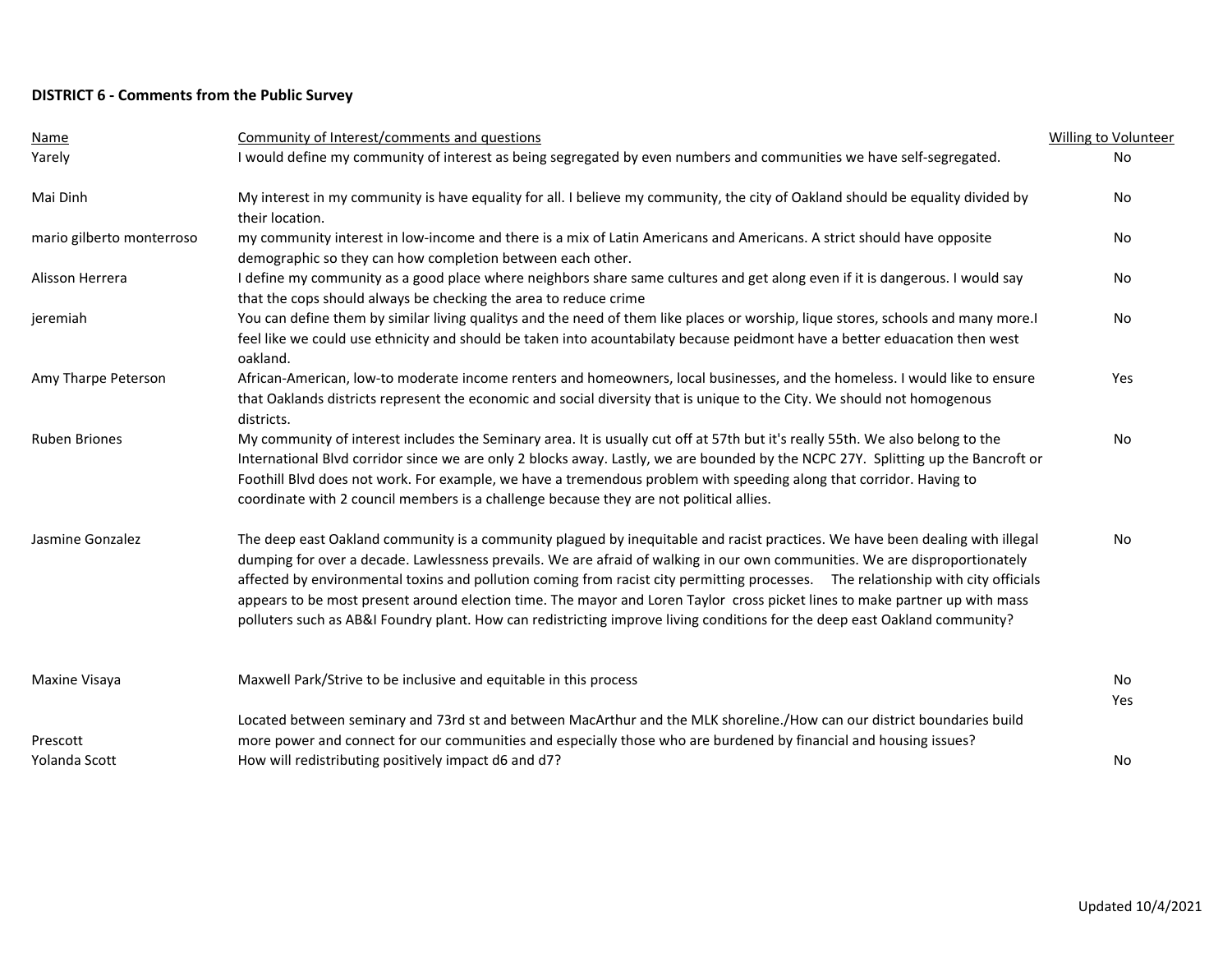# **DISTRICT 7 - Comments from the Public Survey**

| <b>Name</b>        | Community of Interest/comments and questions                                                                                                                                                                                                                                                                                                                              | Willing to Volunteer |
|--------------------|---------------------------------------------------------------------------------------------------------------------------------------------------------------------------------------------------------------------------------------------------------------------------------------------------------------------------------------------------------------------------|----------------------|
| Jose Isido         | My interest in the community is a better way of dividing the districts in a more balanced way regardless of economic status.                                                                                                                                                                                                                                              | No                   |
| Alexandra Sandoval | I think the City of Oakland is split well but should be split based on wealth and population.                                                                                                                                                                                                                                                                             | No                   |
| Alvaro Esquivel    | My definition of COI is people who have similar demographics like wealth and political views. Districts should be unbiased and<br>evenly split in demographics to create competition and create motivation to vote.                                                                                                                                                       | No                   |
| Hugo Zelada        | My community of interest is low income and majority African American. I think the community should be split by population and<br>opposing demographics.                                                                                                                                                                                                                   | No                   |
| Taliyah Jones      | A community of interest that I have is that ethnicities should be divided into certain locations.                                                                                                                                                                                                                                                                         | No                   |
| Frank              | My community of interest is one that values its neighborhood and wants to see changes in the streets and one that cares for its<br>community. I think that the lines should be drawn by populations.                                                                                                                                                                      | No                   |
| Natalie            | The City of Oakland should be grouped by location.                                                                                                                                                                                                                                                                                                                        | <b>No</b>            |
| Erika Quintero     | I think Oakland should be divided by even numbers.                                                                                                                                                                                                                                                                                                                        | Yes                  |
| Alicia Herrera     | I define communities of interest by the locations they are in, and the resources that are accessible to them. I believe the city<br>should provide at least two resources, (if needed) for each community. These resources can be helpful for any necessities (ex.<br>food, clothes).                                                                                     | Yes                  |
| Joselyn            | In the City of Oakland, my community of interest would be dividing people by location.                                                                                                                                                                                                                                                                                    | No                   |
| Kidist             | The name of the community and its shared culture or characteristics. how can I help the districts                                                                                                                                                                                                                                                                         | Yes                  |
| Eve Delfin         | What's the purpose of redistricting? What is the goal of redistricting?                                                                                                                                                                                                                                                                                                   | No                   |
| Merika Reagan      | Deep East Oakland                                                                                                                                                                                                                                                                                                                                                         | Yes                  |
| Dian J. Harrison   | Resident of the City of Oakland (District 7), and involved in several community based organizations, Delta Sigma Theta Sorority,<br>Black Women Organized for Political Action, where I live (Black community). There needs to be transparent communications<br>with the community to ensure that citizens know when the meetings are and where they can get information. | Yes                  |
| Allie Whitehurst   | I'll try to attend meetings to get a better understanding of how the commission will make decisions.                                                                                                                                                                                                                                                                      | Yes                  |
| TJ Shah            | East Oakland resident, Brookfield Village, person of color.                                                                                                                                                                                                                                                                                                               | No                   |
| sylvia             | I'd like to know about the public hearing dates. Have those been scheduled?                                                                                                                                                                                                                                                                                               | No                   |
|                    | My community is Cox (District 7) is very diverse and of various income levels. There very few successful business in the<br>community and few that are not hispanic the stores seem to be for them only Lots of room for improvement. There needs to be                                                                                                                   | Yes                  |
| Michael McDaniel   | efforts to improve the business community between 73rd and 98th                                                                                                                                                                                                                                                                                                           |                      |
| David Banks        | How do I become a representative?                                                                                                                                                                                                                                                                                                                                         | Yes                  |